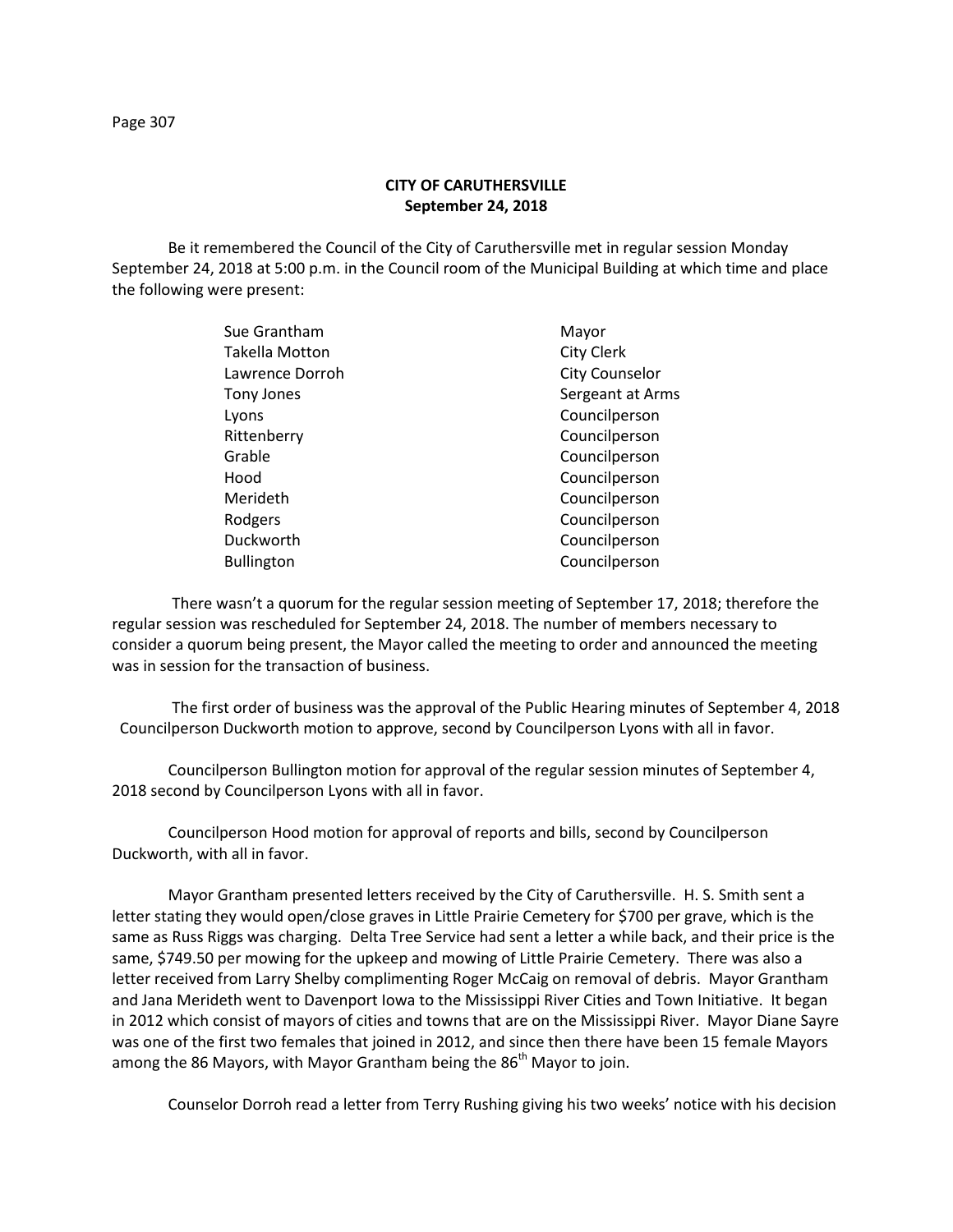to resign from all his positions with the City except the Fire Department. Terry Rushing gave a verbal resignation to the Mayor on September 12, 2018. Mr. Rushing's last working day will be September 26, 2018, with his official last day being October 2, 2018. Councilperson Duckworth motion to accept the resignation, second by Councilperson Hood, which resulted in the following vote:

| Lyons     | Yes | Rittenberry       | Yes |
|-----------|-----|-------------------|-----|
| Grable    | Yes | Hood              | Yes |
| Merideth  | Yes | Rodgers           | Yes |
| Duckworth | Yes | <b>Bullington</b> | Yes |

Counselor Dorroh recommended the Council to approve the decision to accept the transfer of the opening and closing of graves from Russ Riggs back to H. S. Smith. Councilperson Bullington motion for approval, second by Councilperson Duckworth, which resulted in the following vote:

| Lyons     | Yes | Rittenberry       | Yes |
|-----------|-----|-------------------|-----|
| Grable    | Yes | Hood              | Yes |
| Merideth  | Yes | Rodgers           | Yes |
| Duckworth | Yes | <b>Bullington</b> | Yes |

The City is currently charging \$600 for opening and closing of graves and is being charged \$700, and in the past the City was at least making \$100 for each opening and closing of graves. Councilperson Bullington motion to raise the opening and closing of graves to \$750, second by Councilperson Hood which resulted in the following vote:

| Lyons     | Yes | Rittenberry       | Yes. |
|-----------|-----|-------------------|------|
| Grable    | Yes | Hood              | Yes  |
| Merideth  | Yes | Rodgers           | Yes  |
| Duckworth | Yes | <b>Bullington</b> | Yes. |

Police report; Councilperson Bullington reported that the agreement between the school and the Police department is up for renewal and suggests that they add another officer at the same rate of \$34,750 per year paid by the school. The original agreement is that the Police department would provide the uniform, equipment, and health insurance. Councilperson Grable motion for approval of the proposed agreement for the School Resource Officer, second by Councilperson Merideth, which resulted in the following vote:

| Lyons     | Abstain | Rittenberry       | Yes     |  |
|-----------|---------|-------------------|---------|--|
| Grable    | Yes     | Hood              | Yes     |  |
| Merideth  | Yes     | Rodgers           | Yes     |  |
| Duckworth | Yes     | <b>Bullington</b> | Abstain |  |

Fire report; Councilperson Hood reported the fire calls from September 4, 2018 through September 2 4, 2018 as follows: 9/6/18; An 18 wheeler had a tire to blow out and trailer caught on fire on I55/412, 9/8/18; Fire alarm sounding due to steam on Bushey, 9/11/18; Fire alarm sounding at Head Start with nothing detected, 9/15/18; Fire alarm sounding at Head Start with nothing detected, 9/17/18; Structure fire on State Hwy 164 & Route H east of Steele, 9/19/18; Fire alarm sounding at R3 School with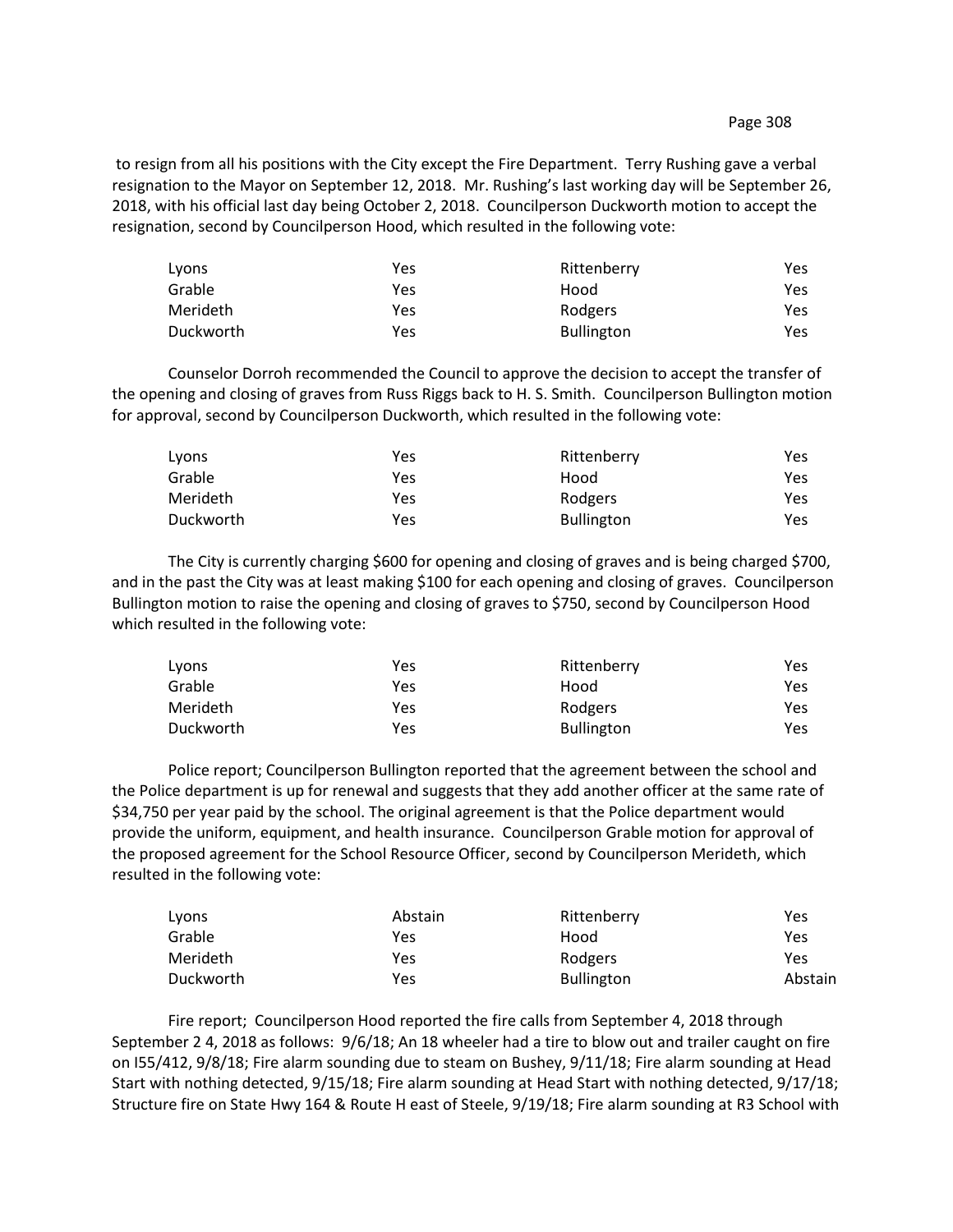## Page 309

nothing detected, 9/20/18; Shrubs on fire next to building on Carleton with minor damage, 9/24/18; Fire alarm sounding due to baking on East 10<sup>th</sup> St. Fire drills were conducted at the Caruthersville School District on Monday September 10, 2018, and Head Start on September 17, 2018. Michael Coleman, Jerry Hudgens, Jess Cagle, and Charlie Jones attended a Fire Investigator course in St. Charles, MO on September  $22^{nd}$  and  $23^{rd}$ , 2018 for continuing education credits for recertification.

Street and Sanitation; Councilperson Duckworth requested a committee meeting for Monday October 1, 2018 at 4:30 p.m.

Code Enforcement; Sonya Fuller reported mailing out 14 letters, and hand delivering 3. A complaint was made to the Police department and another complaint will be made this week for code violations. The door hangers are being continued, and the Mers Goodwill volunteer is still working, with 2 additional volunteers being added this week.

Water & Sewer; Paul Shaw reported that the meters had been changed out for Trinity, the Court House, and the Middle School. Mr. Shaw attended the National Rural Water Association conference last week, and the MWR Association which the City is a part of was acknowledged as being the best state association at the national level. Paul Shaw presented the Council with a quote from Master Meter for the Allegro Fixed System budgeted for \$40,000. The quote comes in at \$35,777.78 for the meters. Councilperson Bullington motion for approval second by Councilperson Merideth, which resulted in the following vote:

| Lyons     | Yes | Rittenberry       | Yes  |
|-----------|-----|-------------------|------|
| Grable    | Yes | Hood              | Yes. |
| Merideth  | Yes | Rodgers           | Yes. |
| Duckworth | Yes | <b>Bullington</b> | Yes. |

Councilperson Bullington asked if the Water department was set up for the rate increases to be on the bills starting October 1, 2018, and Paul Shaw stated that they were.

Park & Recreation; Wes Deere reported that there will be a Pee Wee football game Tuesday September 24, 2018 at Hayti, and they won over New Madrid last Tuesday. Mr. Deere had talked with Counselor Dorroh, and has the specifications for the bid. The exhaust motor was fixed by Harold Hampton; therefore it will not have to be included in the bid.

Library report; Teresa Tidwell reported that last week she went to the Association of Rural and Small Libraries National Conference in Springfield, IL. There were 750 Library Directors from 49 states, and Ms. Tidwell attended a pre-conference on health. The Library also has been awarded approval for a course called Geri-Fit, focusing on those 65 and older. The program will check the abilities of the elderly before and after, which is done in a chair with small weights via video. The library staff is still focusing on the job force, and moving somewhat away from literacy.

Budget report; Councilperson Bullington reported that the Council should keep an eye on the Sales Tax reports; with this year being the first year without any Sales Tax revenue from Wal-Mart.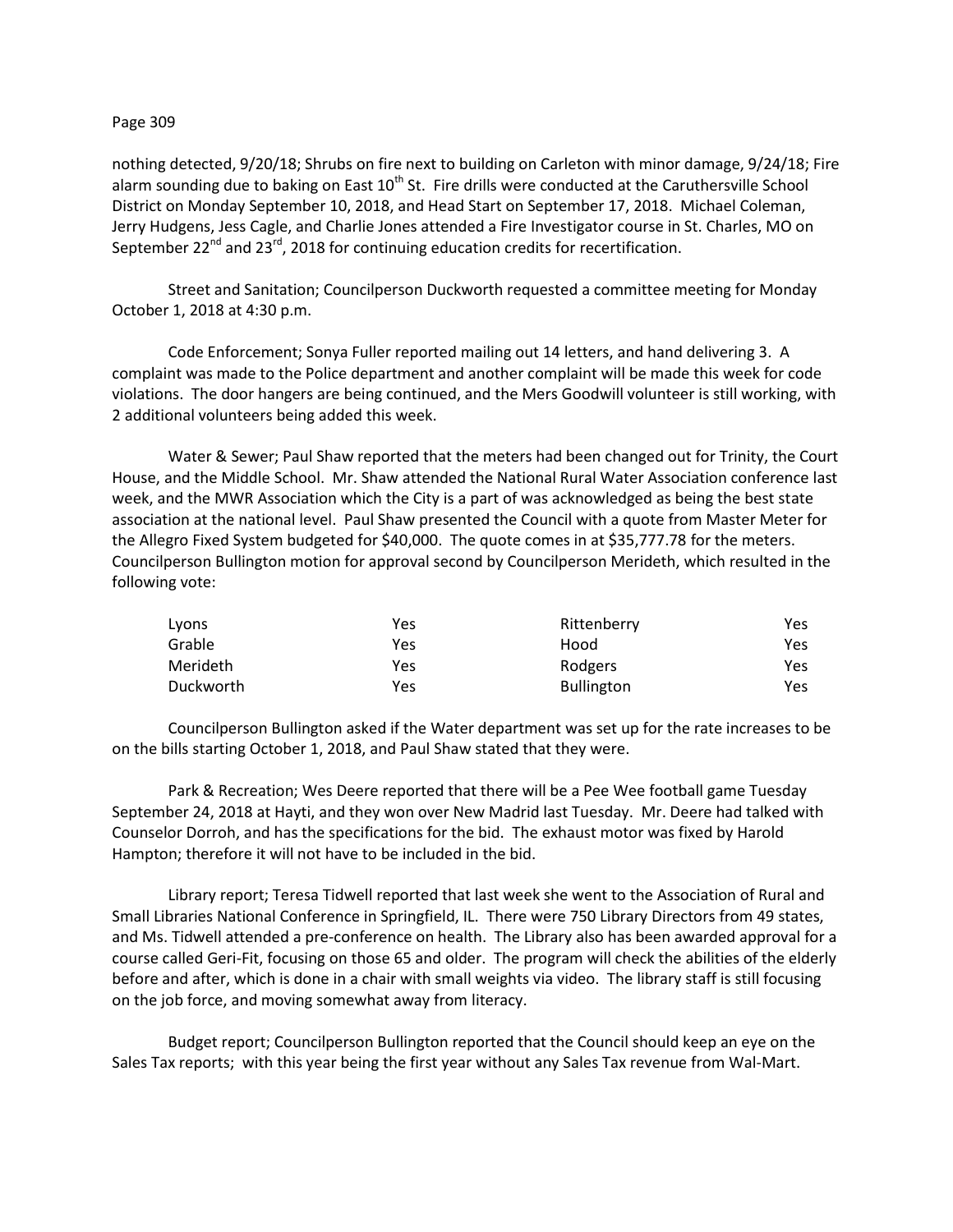Insurance report; Councilperson Rittenberry reported that the City should be expecting \$1,206 from the worker's compensation policy, after an audit was conducted.

Mayor Grantham presented the Council with a list of properties that the City owns, and potential quick sales, and others that needed to be held onto. The Council will look over the properties and discuss at a later date. Councilperson Bullington wanted to know if the properties had to be offered through a bid process to the tax payers before offering to the neighbors first hand. Counselor Dorroh stated that the City has a policy for the neighbors being offered the property first at a fair market value determined by the Council. The bid process would occur if the neighbors weren't interested.

Counselor Dorroh went over a letter that he composed for any potential business interests wanting to relocate to Caruthersville, MO in which incentives are offered by the City, and incentives that may be offered by the State of MO. One incentive is the Urban Redevelopment Corporations Law that provides real property tax abatement for improvements made to property that is declared blighted by the City Council. It authorizes a maximum 10 year period in which real property taxes apply to land only followed by a 15 year period in which taxes are limited to 50% of land and improvements. The amount of the abatement could also be by payments in lieu of taxes.

Another incentive is the Community Improvement District Act that can be utilized in a blighted area to provide a funding mechanism for improvements to the property, including private investments where the property is utilized for retail. This is achieved through an additional sales tax within the property district, and is not a city wide tax.

In addition to the financial incentives the City of Caruthersville will make every effort towards any venture a success. Zoning changes could be streamlined, and any specifics needed for the endeavor could be explored by the City of Caruthersville. State wide there are brochures that can be obtained to give to potential business interests. Councilperson Bullington motion to authorize the Mayor to send the letter to any potential business interest second by Councilperson Hood, which resulted in the following vote:

| Lyons           | Yes | Rittenberry       | Yes |  |
|-----------------|-----|-------------------|-----|--|
| Grable          | Yes | Hood              | Yes |  |
| <b>Merideth</b> | Yes | Rodgers           | Yes |  |
| Duckworth       | Yes | <b>Bullington</b> | Yes |  |

Jana Merideth reported that there will be an Economic Advisory Committee meeting Tuesday at City Hall, and an Economic Development Council meeting Tuesday October 9, 2018. There a couple of webinars that Ms. Merideth and the Mayor have registered for that will be giving updates as to where the State stands after Governor Greiten's departure. November 1, 2018 Daniel Cantana will be here in the City for a luncheon meeting followed by a tour of the City. The Mayor and Ms. Merideth will be attending a Missouri Economic Development workshop in Cape Girardeau, MO, in which Mr. Cantana strongly encouraged attendance. While at the conference in Iowa, contact was made with the American Queen Cruise Lines and the Viking Cruise Lines. The Advisory Committee is working on a campaign for the November 6, 2018 ballot making sure that the public knows that there's no additional tax. November 15, 2018 will mark the first City Economic Development Initiative with all business being invited to a luncheon at the Armory to brainstorm and partner together. The Arts Council has been